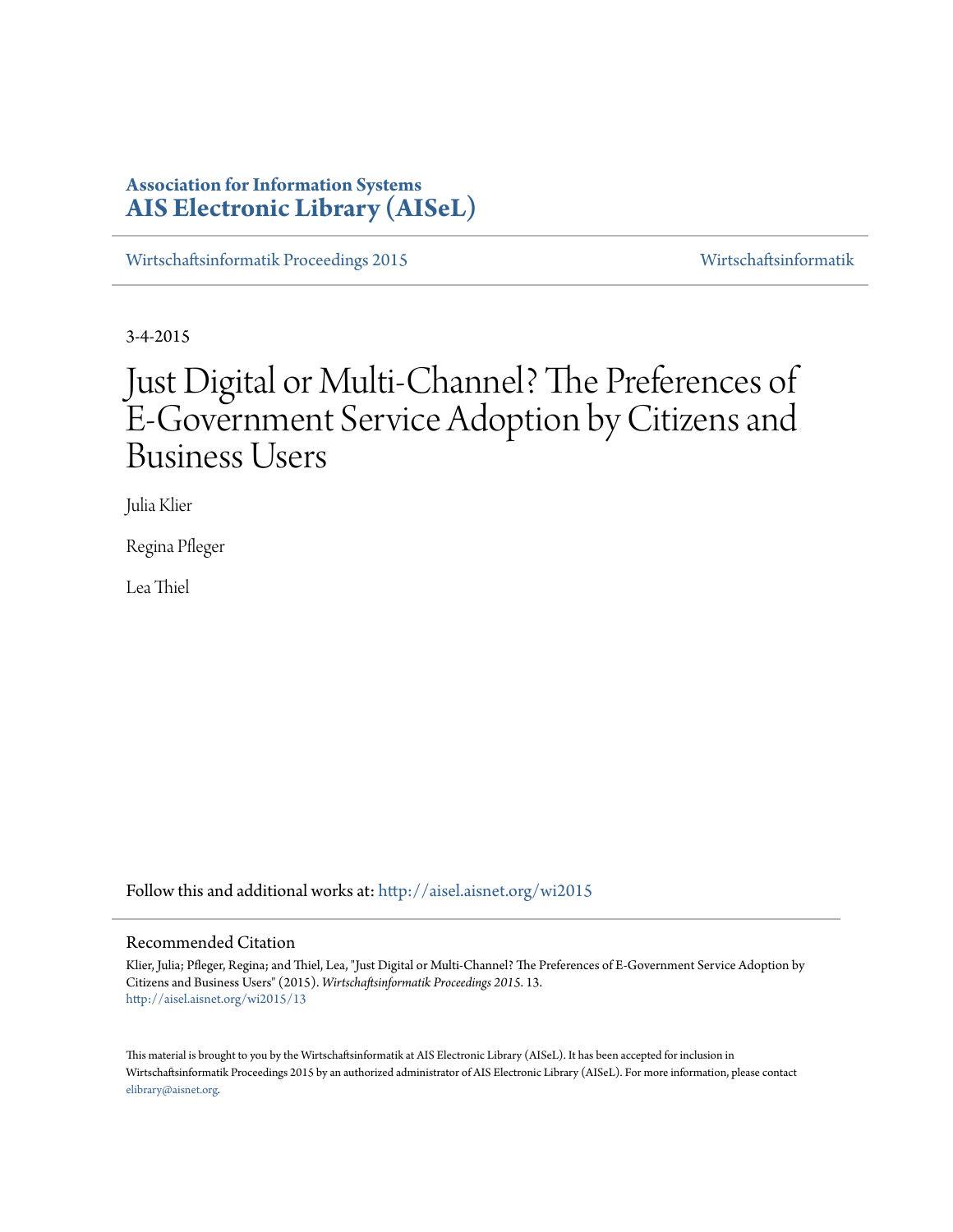## **Just Digital or Multi-Channel? The Preferences of E-Government Service Adoption by Citizens and Business Users**

Julia Klier<sup>1,\*</sup>, Regina Pfleger<sup>2</sup>, and Lea Thiel<sup>1</sup>

 $<sup>1</sup>$  University of Regensburg, Regensburg, Germany</sup> {julia.klier, lea.thiel}@wiwi.uni-regensburg.de  $2$  University of Augsburg, Augsburg, Germany regina.pfleger@fim-rc.de

**Abstract.** The digital world has entered governments and public sector institutions. In that context, public e-services have been gaining increasing importance in recent years. However, will everything end up being digital in the future? This article investigates the preferences of citizens and business users to adopt different public services electronically and via further offline channels. Data of 500 citizens and 500 companies were collected together with the German Federal Employment Agency. Our findings indicate that citizens as well as business users ask for a multi-channel offering. They prefer to deliberately choose subjective suitable channels for different services. We furthermore observed a difference between companies from different industries as well as between small and medium-to-large companies, such as the latter ones having a stronger preference for online channels than small companies.

**Keywords:** E-government, Multi-channel, Case Study Research, German Federal Employment Agency

## **1 Introduction**

Since the advent of the Internet, governments and public sector organizations have been harnessing the power of information and communication technology to deliver an increasing number of electronic services [1]. From 2010 to 2012, public e-services grew about 11% worldwide, with the highest level of e-government development in Europe [2]. E-government is mainly concerned with providing value-added information facilitating the information transparency between governments and citizens, and transactional public services electronically to citizens [3-5]. Thus, it has the potential to enhance public sector effectiveness and efficiency, as well as to enable citizens to participate in democratic processes [6]. Recent e-government offerings actually go beyond mere digital information services (e.g., online presence). E-government thereby serves not only to a variety of other actors (e.g., businesses), but also provides more complex services [3], [7-9].

Prior research has shown particular interest in e-government service adoption especially from a supply side perspective, analyzing public e-service offerings [3], [4], [8], [10-13]. Also the demand side perspective has been in the focus of recent re-

<sup>12&</sup>lt;sup>th</sup> International Conference on Wirtschaftsinformatik,

March 4-6 2015, Osnabrück, Germany

Klier, J.; Pfleger, R.; Thiel, L. (2015): Just Digital or Multi-Channel? The Preferences of E-Government Service Adoption by Citizens and Business Users, in: Thomas. O.; Teuteberg, F. (Hrsg.): Proceedings der 12. Internationalen Tagung Wirtschaftsinformatik (WI 2015), Osnabrück, S. 180-194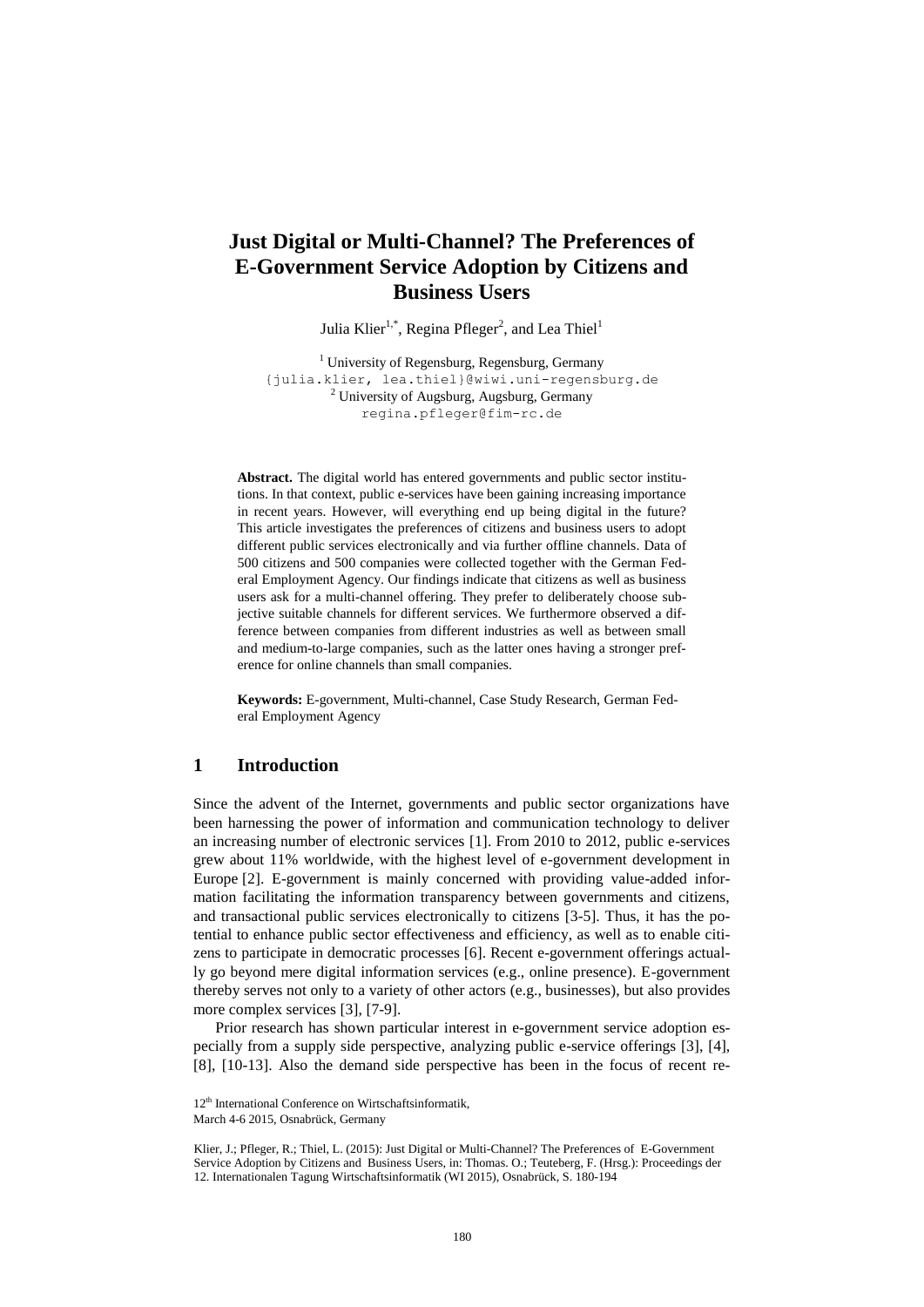search. However, while there has been quite an effort to investigate citizens in their digital adoption behavior (e.g., [14-19]), few research has examined the willingness and preferences of business users, i.e. companies, to adopt digital public services [20], [21]. Furthermore, although there is an increasing demand for multi-channel service delivery [2], little research has been done to understand e-government usage in the context of multi-channel. As e-government usage rates currently remain at low level compared to service availability, it is important to better understand the needs of citizens and business users in a multi-channel environment.

This research attempts to fill this twofold research gap by investigating the preferences of citizens and particularly business users to adopt different public services electronically (online) and via further offline channels (in person, by phone, by letter). To get a deep understanding of the phenomenon of interest, we conducted a case study at the German Federal Employment Agency. The German Federal Employment Agency was selected for its strong connection to citizens and firms alike. Furthermore the German Federal Employment Agency is an organization providing citizens and companies with a multi-channel access to all of their services, thus giving us exclusive access to otherwise inaccessible data. Our research is intended to help public sector institutions and policy makers in their strive to better understand the needs of citizens and in particular business users regarding which services they prefer via which channel in order to increase satisfaction and trust in governments.

The remainder of this paper is structured as follows: In the next section, we review the existing literature. Section 3 briefly describes the research method including the case setting and the data collection process, while Section 4 presents our findings. After that, we derive managerial and research implications and critically discuss the limitations of our work in Section 5. Finally, we conclude with a brief summary of our research in Section 6.

## **2 Theoretical Background**

E-government, being understood as a means to electronically deliver government services to citizens and businesses [4], [5], has been in the focus of research for the past decade. Thereby research mostly focuses either on the delivery of services, i.e. the supply side, or on its adoption by citizens or businesses, i.e. the demand side.

#### **2.1 Research on E-government Service Delivery**

E-government is specified as the use of information and communication technology by public administration to create a networked structure for interconnectivity, service delivery, efficiency, effectiveness, transparency, and accountability [22]. It is argued that e-government can be considered either via the type of relationship or the stage of development [7]. Reddick [8], [9] accordingly states that e-government has evolved in two stages. The first stage is the information dissemination phase, i.e. cataloging information online for public use. The second stage is transaction-based e-government, i.e. e-service delivery and transactions being completed online such as paying taxes online. In this paper we will investigate both. As types of government relationships,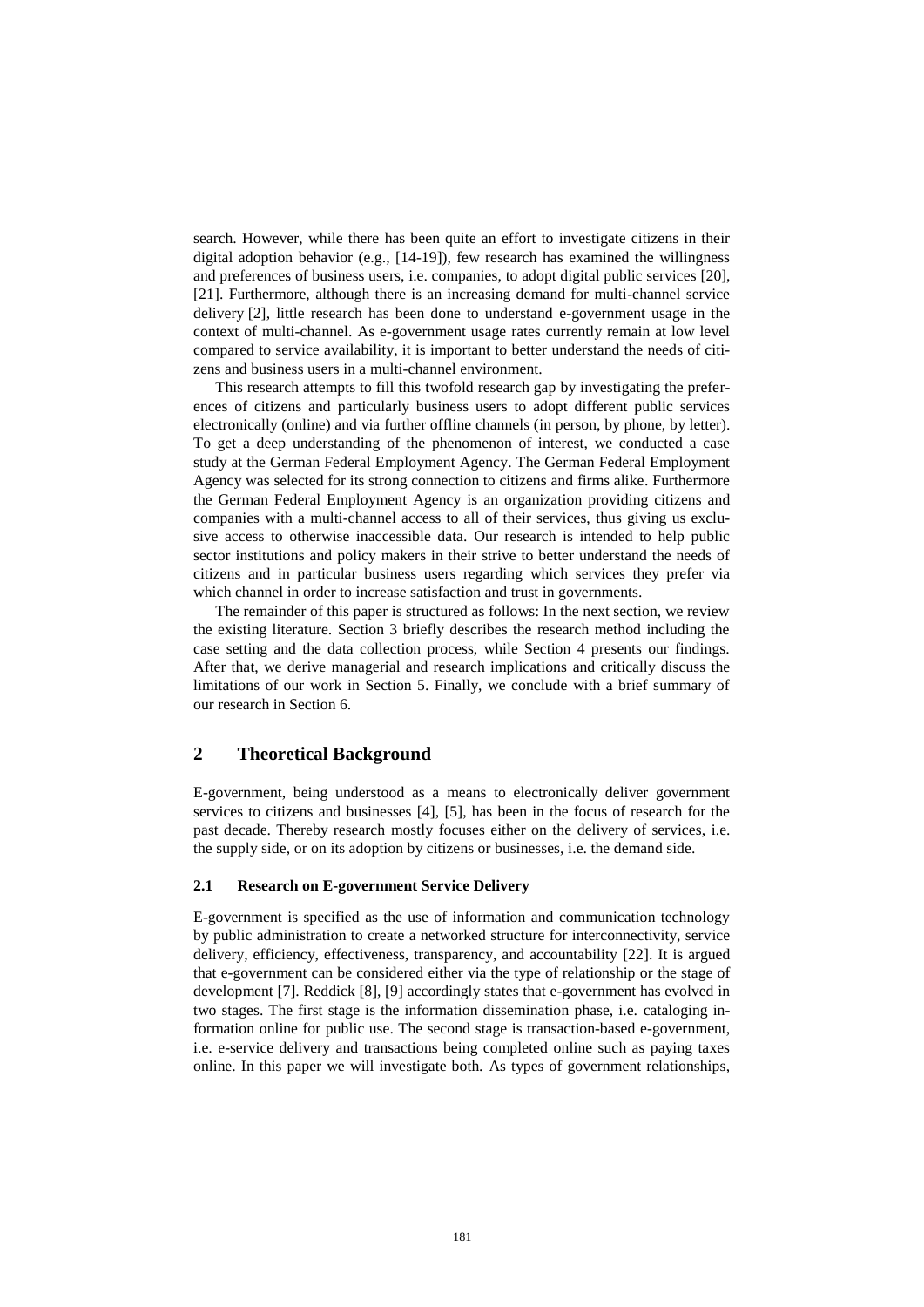government to citizen (G2C), government to business (G2B), and government to government (G2G) relationships are considered [8]. The focus of this paper lies on G2C as well as G2B relationships.

Research on the supply side of e-government focuses, for example, on questions regarding how to develop e-services from a government perspective. Topics include, for instance, the development of an appropriate information architecture, factors for successfully implementing information and communication technology, the effective use of the technology [6], [23-27], as well as related barriers [10], [26].

Using empirical evidence of actual state of e-government in cities, communities, and states, further research examines existing offerings of e-government in order to deduce best practices and to work out effects from comparisons between different levels of public administration (e.g., size and type of government) or countries [3], [4], [8], [10-13]. Moon [10], for example, explores the evolution of e-government at municipal level. He names barriers such as a lack of financial, technical or personal capacities as well as legal issues like privacy as reasons hindering the progress of municipal e-government. He furthermore finds a positive association of the institutional factors size (city size) and type of government (manager-council government) regarding the adoption of a municipal website as well as its longevity. Moon and Norris [4] explore the effect of managerial innovativeness in municipal government on the adoption of e-government. They argue that the culture of innovation is an organizational characteristic that needs to be considered besides aspects like size, service demand, and other organizational characteristics already considered in former studies like professionalism, slack resource, and administrative performance.

#### **2.2 Research on E-government Service Adoption**

Research focusing on the adoption of e-government services, i.e. the demand side, often has its foundation in those theoretical frameworks generally exploring the adoption of technology like Roger's [28] diffusion of innovation theory, the technology acceptance model by Davis et al. [29], the theory of reasoned action [30], or the theory of planned behavior [31]. Carter and Bélanger [32], for example, form a model of factors influencing citizens' adoption of e-government initiatives. Their empirical findings indicate that perceived ease of use, compatibility and trustworthiness are significant predictors of citizens' intention to use e-government services. Gilbert et al. [14] conducted a survey of UK citizens, validating that trust, financial security, information quality (adoption barriers), as well as time and money (adoption benefits) are predicting potential usage of e-government. Horst et al. [15] furthermore presented a study to identify the role of risk perception and trust on the adoption of egovernment services by citizens. Their analysis showed that perceived usefulness of e-services in general determines the intention to use e-government services. Also Hung et al. [33] identified factors determining public acceptance of e-government services. Shareef et al. [18] aim at discovering critical success factors enabling citizens to adopt e-government at different stages of service maturity. They argue that theoretical frameworks like the technology acceptance model cannot capture and specify the complete essence of e-government adoption behavior. Accordingly adop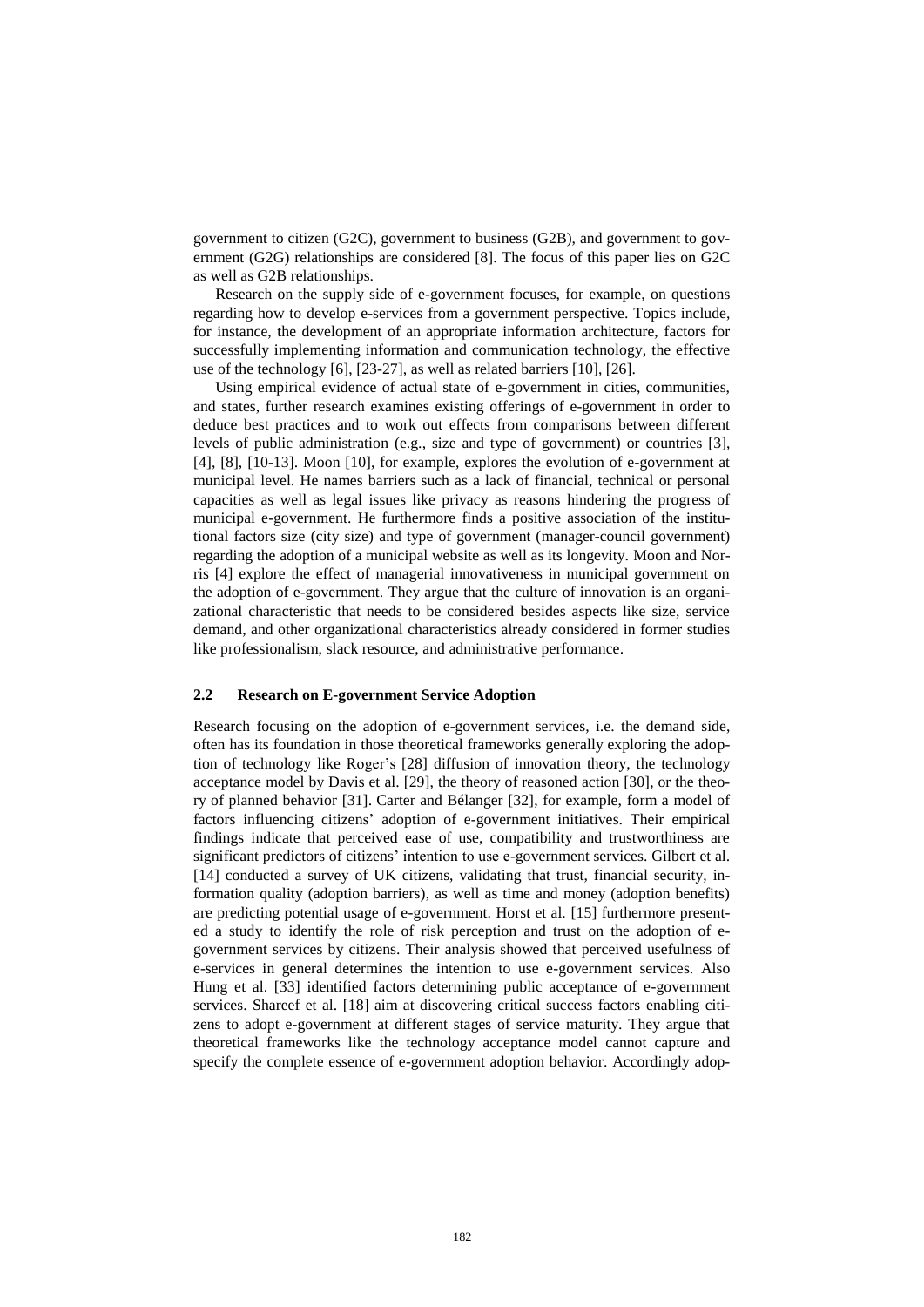tion behavior also differs along with different service maturity levels, i.e. different functional characteristics of organizational, technological, economical, and social perspectives. However, with respect to technology adoption models, several studies illustrate that perceived usefulness is an important construct that is able to explain a large percentage of the variance in intention to use e-services [32], [34-36]. Overall, a wide range of individual factors that might explain the adoption of e-government services were considered in several studies, such as perceived risks [37], perceived barriers [14], [38], or trust in e-government [5], [16], [17], [39].

Beyond these individual factors, research found that information and communication adoption barriers, such as access and skill, may vary by culture [16], and that cultural aspects influence e-government service adoption [9], [34], [40], [41]. Furthermore, scholars show that the need for a sensory experience [19] and the existence of digital divide [42] hinder e-government usage in general. Based on these barriers, further scholars have investigated measures on how to increase e-service adoption. Recent studies, for example, indicate that social media can help to increase e-service adoption in the public sector (e.g., [43]). Moreover, based on a field study, Heidemann et al. [1] found evidence that external marketing to strengthen the awareness of e-services, employee activation and training, as well as improving the technical usability and user-friendliness of e-services can significantly increase usage rates.

While there has been quite an effort to study citizens in their e-service adoption behavior over the last years, few studies have examined the preferences and willingness of businesses in adopting e-government services. One of the very few studies is the one of Adeshara et al. [20] examining the readiness of small and medium sized UK companies for accepting e-government services. The authors reveal that there is a moderate demand of these companies for e-government services. Further, Lee et al. [21] investigate the question why some businesses are more willing to adopt egovernment applications for online transactions than others. They found that the businesses' willingness to adopt e-government services depends on the perceived quality of e-services compared to traditional brick and mortar (offline) service channels, as well as on the level of trust businesses place in the internet technology itself.

In sum, our brief literature review indicates that most of the existing work either explores e-government services from a supply-side or focuses on analyzing the willingness for e-service demand from a citizens' perspective (G2C), neglecting the G2B perspective. In addition, most studies analyze digital adoption in isolation without considering a multi-channel approach. Therefore, the current study examines the preferences for e-government adoption in the presence of a multi-channel perspective, with a special focus on business users' preferences for e-government services.

## **3 Research Method**

In this section, we first provide an overview of the case setting of the German Federal Employment Agency. Then we describe the data collection and preparation process that builds the basis of our findings.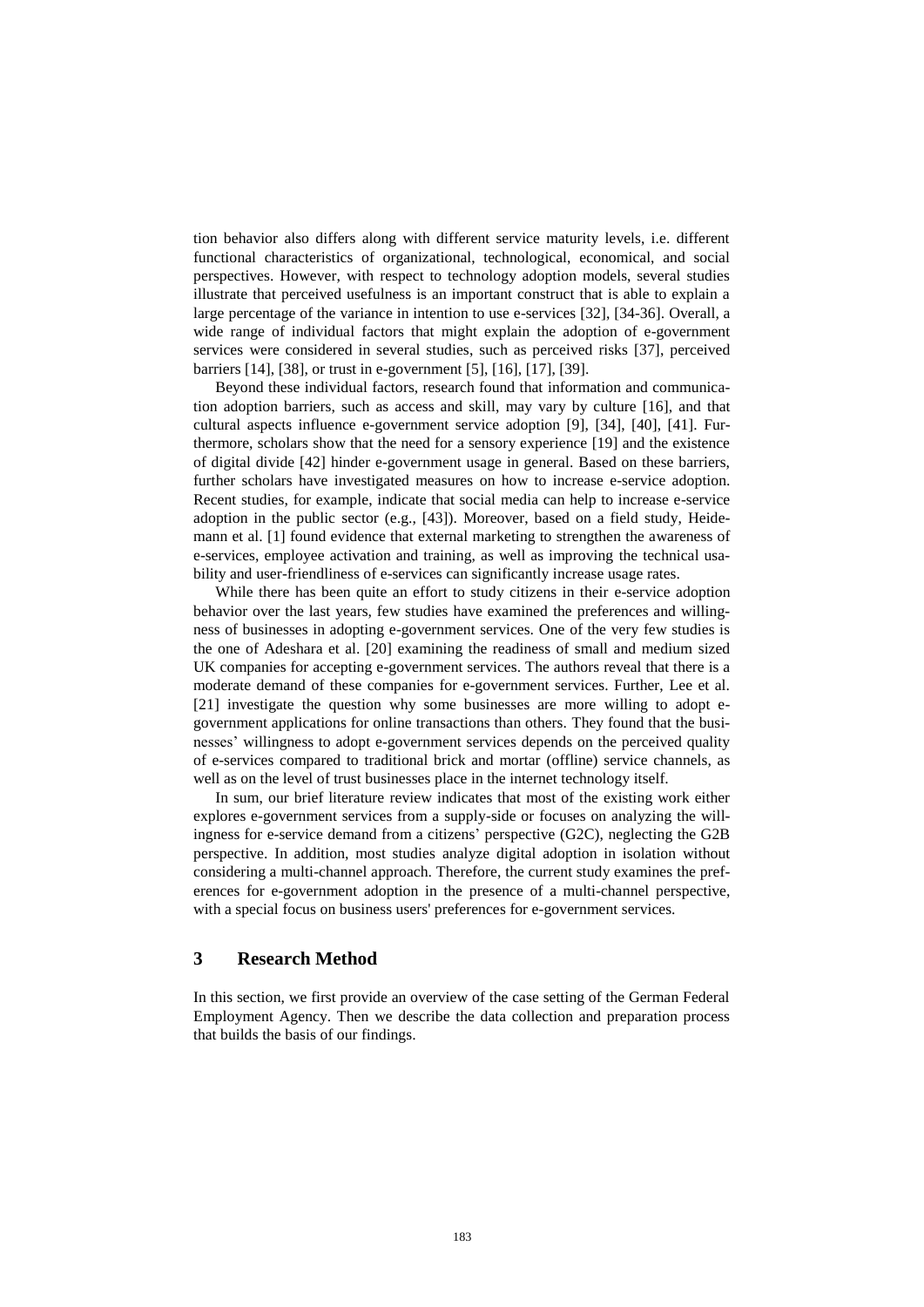#### **3.1 Case Setting**

To investigate the preferences of citizens and business users to adopt public services via different channels (online, in person, by phone, by letter), we conducted a case study. A case study "is an empirical inquiry that investigates a contemporary phenomenon in depth and within its real-life context, […]" [44, p. 18], particularly appropriate to analyze a phenomenon at its early stages [45]. Based on this definition, we believe that case study research is well-suited for our research question. First, so far no research has been conducted on the adoption of e-services in a multi-channel context. Furthermore, we believe that e-government adoption cannot be separated from the context it is applied in and thus should be analyzed in its natural context [46]. Our selected case organization is the German Federal Employment Agency (*Bundesagentur für Arbeit*), which is the largest provider of labor market services in Germany with approximately 95,000 employees and 156 employment agencies and approximately 600 branch offices nationwide. The organization was selected for its strong connection to citizens and companies (business users). Furthermore, it offers most of its services via all four channels (online, in person, by phone, and by letter) so that citizens and business users can choose to adopt the channel they prefer.

The relevant period for our research starts in January 2011, when the German Federal Employment Agency started a campaign promoting its e-services against the background that the online channel becomes more important. Different e-services for citizens and businesses were bundled into the digital job portal JOBBÖRSE (http://jobboerse.arbeitsagentur.de). This portal includes, for example, services for online job seeker registration or services to collaborate with the staff online – for example, to publish applicant profiles, to manage applications, to activate a job search assistant to search for jobs, to respond to placement suggestion, or to communicate with advisors. Similar online services are available to employers (e.g., online registration of workforce demand). Although, in recent years the German Federal Employment Agency steadily developed these e-services further, a clear strategic goal was to have a multi-channel access to all of these services. In that realm, the goal of our case study was to better understand the channel preferences of citizens and business users adopting different e-services. This setup gave us exclusive access to an otherwise inaccessible data set.

#### **3.2 Data Collection and Preparation**

Our research follows the case study approach by Yin [44]. First, we planned and designed our research. To obtain the necessary data, we followed a two-step approach. In a first step, in close cooperation with the German Federal Employment Agency, in January 2011 we conducted a representative survey of  $n = 500$  job seekers respectively unemployed citizens across Germany by telephone. 63.0% of these job seekers were male, 36.8% female (one job seeker with unknown gender). Furthermore, 93.6% were Germans, 64.0% were above 40 years old and 62.8% had an educational attainment equal or below the extended secondary school leaving qualification. We inquired about their channel preferences (online, in person, by phone, by letter) with regard to eleven different services of the German Federal Employment Agency classi-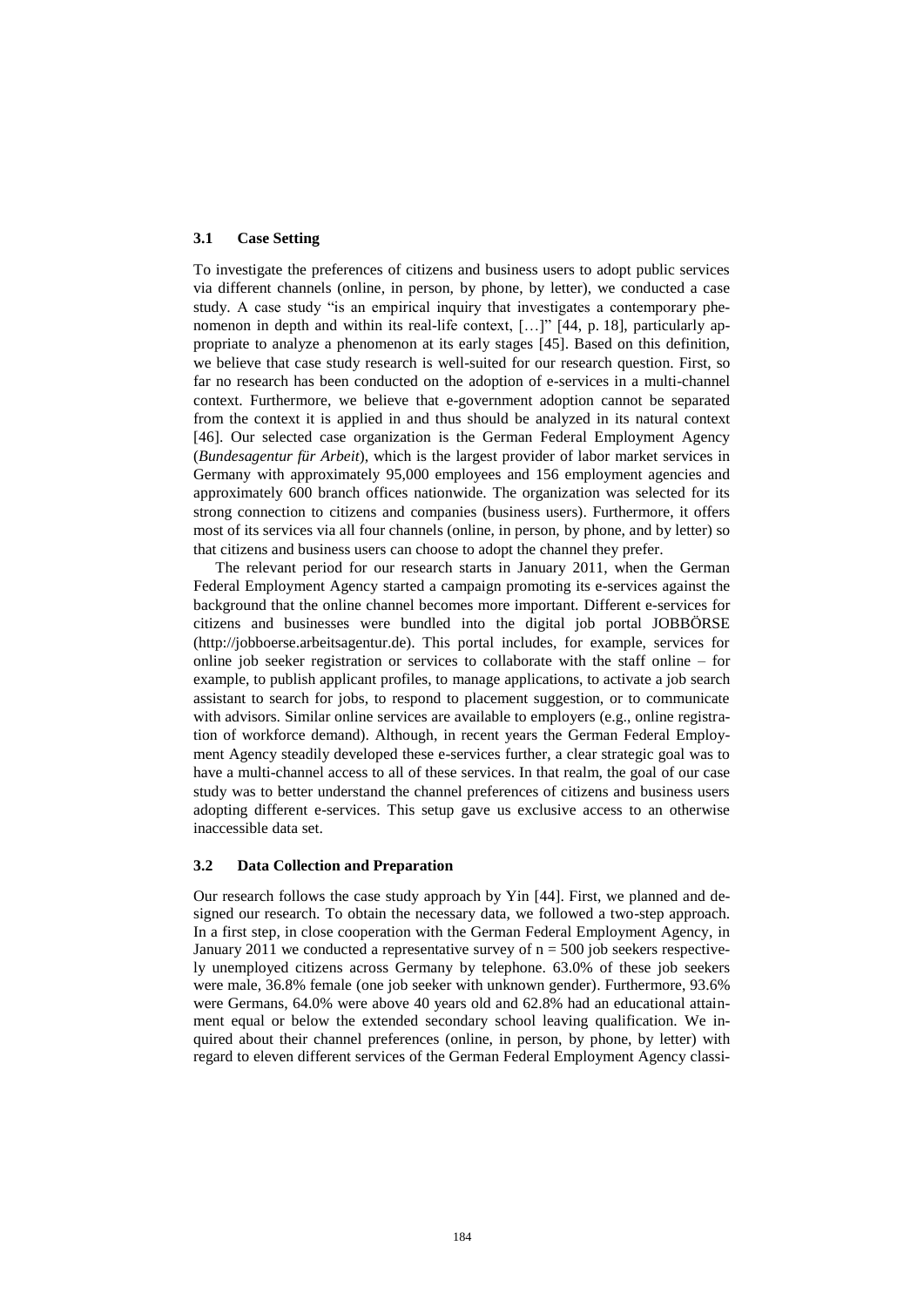fied along its four categories of services, namely information services (searching for jobs, searching for job information), transaction services (participating in learning courses, managing job applications, receiving job proposals, arranging appointments, contacting employers), service requests (signing on for unemployment benefits, singing on for unemployment), and counseling services (job counseling, unemployment counseling). This was done using the question "*How would you prefer to be in contact with the Federal Employment Agency regarding the following topic areas? [List of services]*". Furthermore, we inquired job seekers about their use of online services in general; in particular we raised their use of applications like online banking, online shopping and social media. Regarding their satisfaction with e-services, job seekers were asked the following question "*Do you agree: E-services of the Federal Employment Agency are easy to find; visually appealing; easy to operate […]*". Each telephone survey took on average 10 minutes.

In a second step, our objective was to identify the needs of business users regarding channel preferences. To that end, we surveyed  $n = 500$  companies (business users) by telephone. 47.6% were from the service sector, 30.8% from handcraft or trade, 10.8% from industry, 5.8% from the public sector, and the remaining companies were amongst others from agriculture or temporary employment companies. 419 of these companies had less than 100 employees, 81 more than 100 employees. We inquired these companies with regard to their channel preferences for five core services of the Federal Employment Agency along two categories of services, namely transaction services (receiving candidate proposals, registering open job positions, contacting job candidates, and arranging appointments) and service requests (requesting services for employees, for instance, [short-time](http://www.dict.cc/englisch-deutsch/short-time.html) [working](http://www.dict.cc/englisch-deutsch/working.html) [benefits](http://www.dict.cc/englisch-deutsch/benefit.html)). Questions were phrased in analogy to the job seekers' survey. All answers were documented in MS Excel format. The results of the analysis are presented in the following section.

## **4 Research Results**

This section is dedicated to the research results of our study. First, we focus on the preferences of citizens for adopting e-government services. The second part concentrates on the preferences of business users of small and medium-to-large companies.

#### **4.1 Citizens' Preferences**

To investigate the preferences of citizens to adopt public services via online and offline channels, we compare the eleven core services of the German Federal Employment Agency. For each of the services we calculated which share of the 500 surveyed citizens indicated an adoption preference for each of the provided four channels (online, in person, by phone, by letter). Figure 1 illustrates the results. In addition to this descriptive analysis, we investigated how users' channel adoption preferences for one service correlate with their adoption preferences for another service. For that purpose we calculated Cramer's V for all possible service combinations.

First and foremost, the survey results reveal that citizens prefer having multiple service channels rather than preferring the online channel for everything. This holds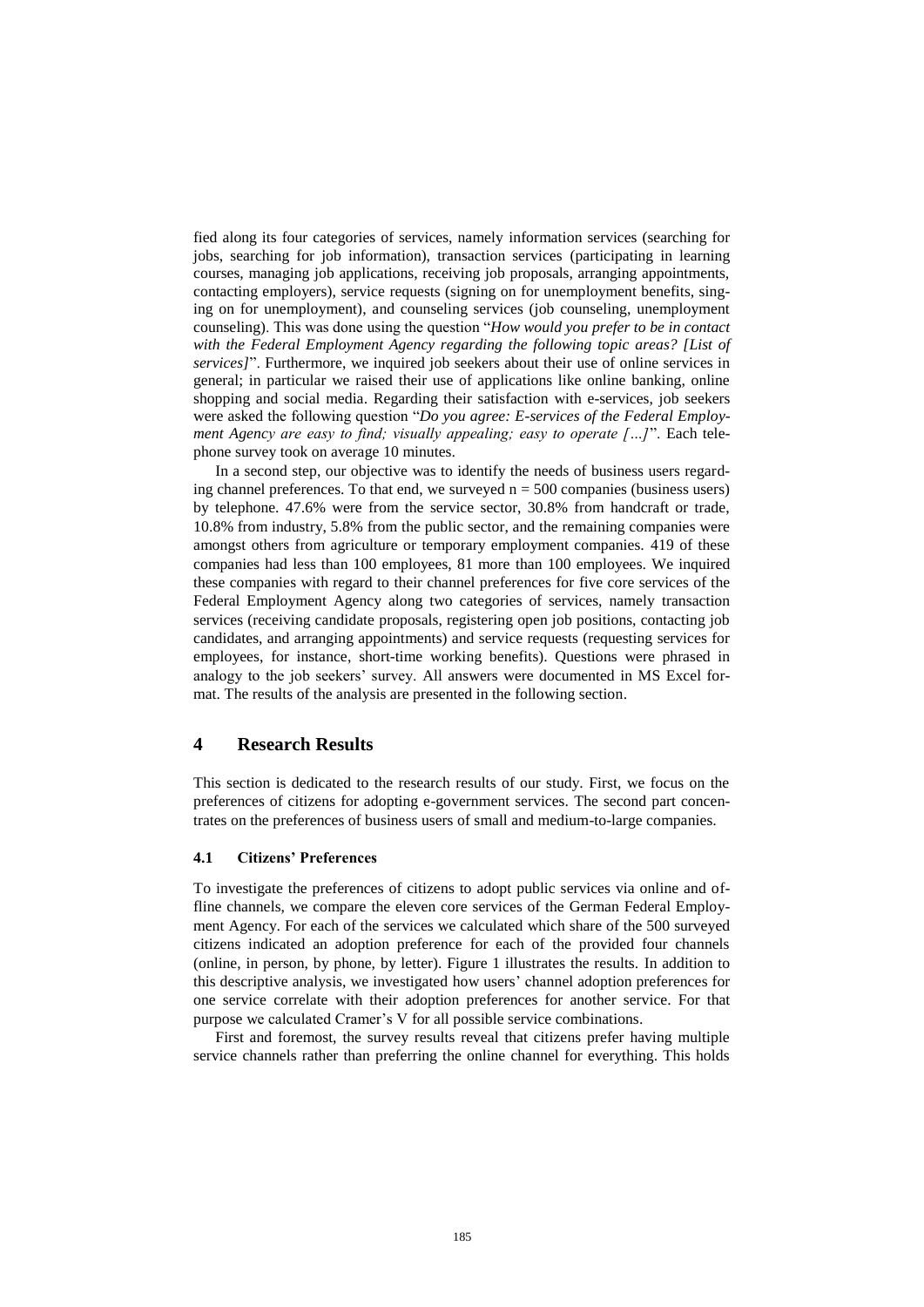true in two ways: First, within each service, citizens prefer different channels. For instance, for managing job applications citizens have mixed preferences between online  $(34\%)$ , in person  $(40\%)$ , by phone  $(5\%)$ , and by letter  $(21\%)$  (cf. Figure 1). Second, for different services different channels are primarily preferred. For instance, when searching for jobs, citizens primarily prefer to use the online channel, when arranging appointments the majority of the surveyed citizens prefer the telephone channel, when signing on for unemployment counseling, citizens prefer to interact with the German Federal Employment Agency in person (cf. Figure 1). Thus, it seems that rather than preferring one channel for all services, citizens select specific channels for each service. Our investigation of relationships between users' channel adoption preferences confirms this: For almost all services, the relationships were found to be highly significant (but only small to moderate). They vary between 0.099 (e.g., searching for jobs and unemployment counseling) and 0.508 (e.g., searching for job information and job counseling).

In addition, the relationships of a user's channel preferences for services within one service category were stronger than the ones for services of different categories. This holds true for all service categories except counseling services. For instance, for channel preferences within the category of information services the average Cramer's V accounted for 0.347 while the Cramer's V with regard to services of other categories was on average 0.284 (transaction services), 0.222 (service requests) and 0.272 (counseling services). Thus, service categories and not solely individual factors seem to affect channel adoption preferences. This affirmed when analyzing the citizens' digital adoption preferences in more detail. Overall, we find online preferences across all services and service categories. However, these adoption preferences vary substantially, ranging from 2% (for unemployment counseling) to 43% (for participating in learning courses as well as searching for jobs). In fact, the online channel is preferred most for information services (searching for job information, searching for jobs) and transaction services (participating in learning courses, managing job applications, receiving job proposals, arranging appointments, contacting employers): For instance, 43% of the surveyed citizens prefer the online channel for searching for jobs and participating in learning courses, 34% prefer it for managing job applications. For administrative (transaction) services like arranging appointments and contacting employers there is a lower digital adoption preference with 15% respectively 12% than for the other transaction services. For these services, telephone is the preferred channel: 66% of all citizens prefer to arrange appointments and 39% prefer to contact employers by phone. For service requests online adoption preferences account for solely 10% (signing on for unemployment) respectively 14% (signing on for unemployment benefits), indicating just a minor interest in digital services. In fact, for service requests and even more for counseling services citizens rather prefer to interact with the German Federal Employment Agency in person.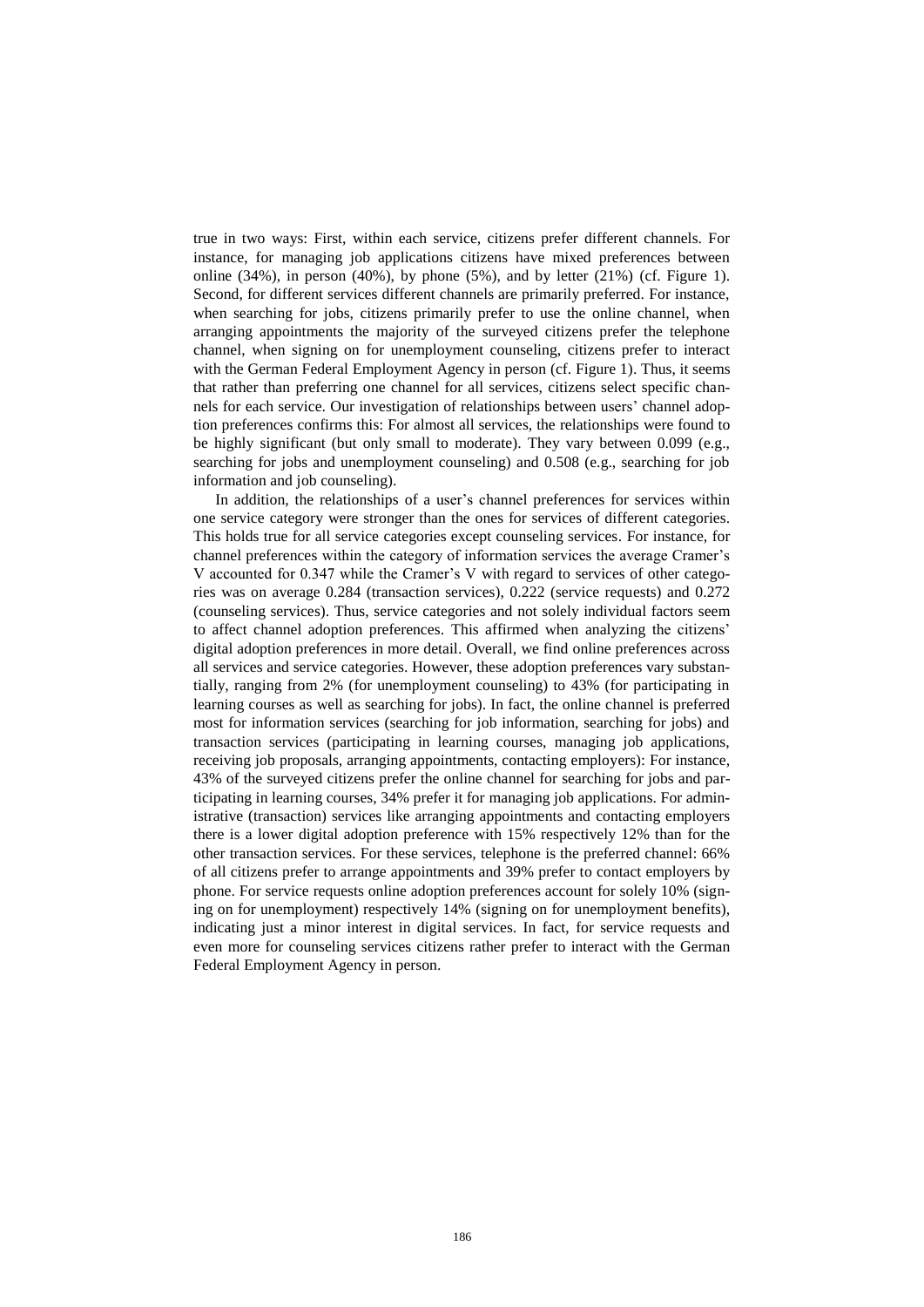| In %, $n=500$                  |                                      |    | Online | In person |                |    | By phone |                | By letter |  |
|--------------------------------|--------------------------------------|----|--------|-----------|----------------|----|----------|----------------|-----------|--|
| <b>Information</b><br>services | Searching for jobs                   | 43 |        |           | 40             |    |          | 8              | 9         |  |
|                                | Searching for job information        | 21 |        |           | 67             |    |          | 6              | 6         |  |
| <b>Transaction</b><br>services | Participating in learning courses    |    | 43     |           | 26             |    | 8        | 23             |           |  |
|                                | Managing job applications            |    | 34     |           | 40             |    | 5        | 21             |           |  |
|                                | Receiving job proposals              | 27 |        | 20        | $\overline{7}$ | 46 |          |                |           |  |
|                                | Arranging appointments               | 15 | 14     |           |                | 66 |          |                | 5         |  |
|                                | Contacting employers                 | 12 | 40     |           |                | 39 |          |                | 9         |  |
| <b>Service</b><br>requests     | Signing on for unemployment benefits | 14 | 74     |           |                |    |          | 6 <sup>1</sup> | 6         |  |
|                                | Signing on for unemployment          | 10 | 68     |           |                |    |          | 21             |           |  |
| Counseling<br>services         | Job counseling                       | 8  | 87     |           |                |    |          |                | 41        |  |
|                                | Unemployment counseling              | 93 |        |           |                |    |          |                | 5 0       |  |

**Citizens' preferences for service channels** In %, n=500

**Fig. 1.** Citizens' preferences for service channels

It could be argued that the preference for multi-channel as well as the rather low digital adoption preferences for some services can be explained by the citizens' rejection of online services in general. However, also citizens using the internet daily for other services, in total 215 citizens, prefer multi-channel: Still, for information and transaction services the online channel is preferred substantially, for service requests and counseling services citizens prefer interactions in person. The channel preferences are just slightly shifted towards online for those citizens using the internet daily. For instance, 74% (instead of 43% of all citizens) prefer to search for jobs online, and 64% (instead of 43%) indicate to prefer participating in learning courses online. Also dissatisfaction with the online services of the Federal Employment Agency cannot be seen as a conclusive explanation for low digital adoption preferences. In fact, almost two third of the surveyed citizens assess the online services of the Federal Employment Agency as very or entirely understandable (68%), visually appealing (67%), easy to find (67%), and easy to operate (64%).

Beyond our analysis of citizens in general, we investigated channel adoption preferences according to citizens' demographic characteristics, in particular age, education, gender, and nationality. A multivariate analysis revealed that both age and education significantly affect the share of services that respondents indicate a digital adoption preference for. In fact, we showed that citizens below the age of 40 years prefer the online channel for 28% of all services compared to 17% (for citizens above the age of 40 years). In addition, citizens with an education above the secondary school leaving qualification have a digital adoption preference for 25% of all services compared to 13% (for citizens equal or below the secondary school leaving qualification). This result holds true not just on average over all services, but also for all services individually. However, while this analysis reveals a stronger digital adoption preference for younger and well-educated citizens, it also revealed that even those apparently more digital affine citizens segments do not prefer the online channel for all services but favor multi-channel.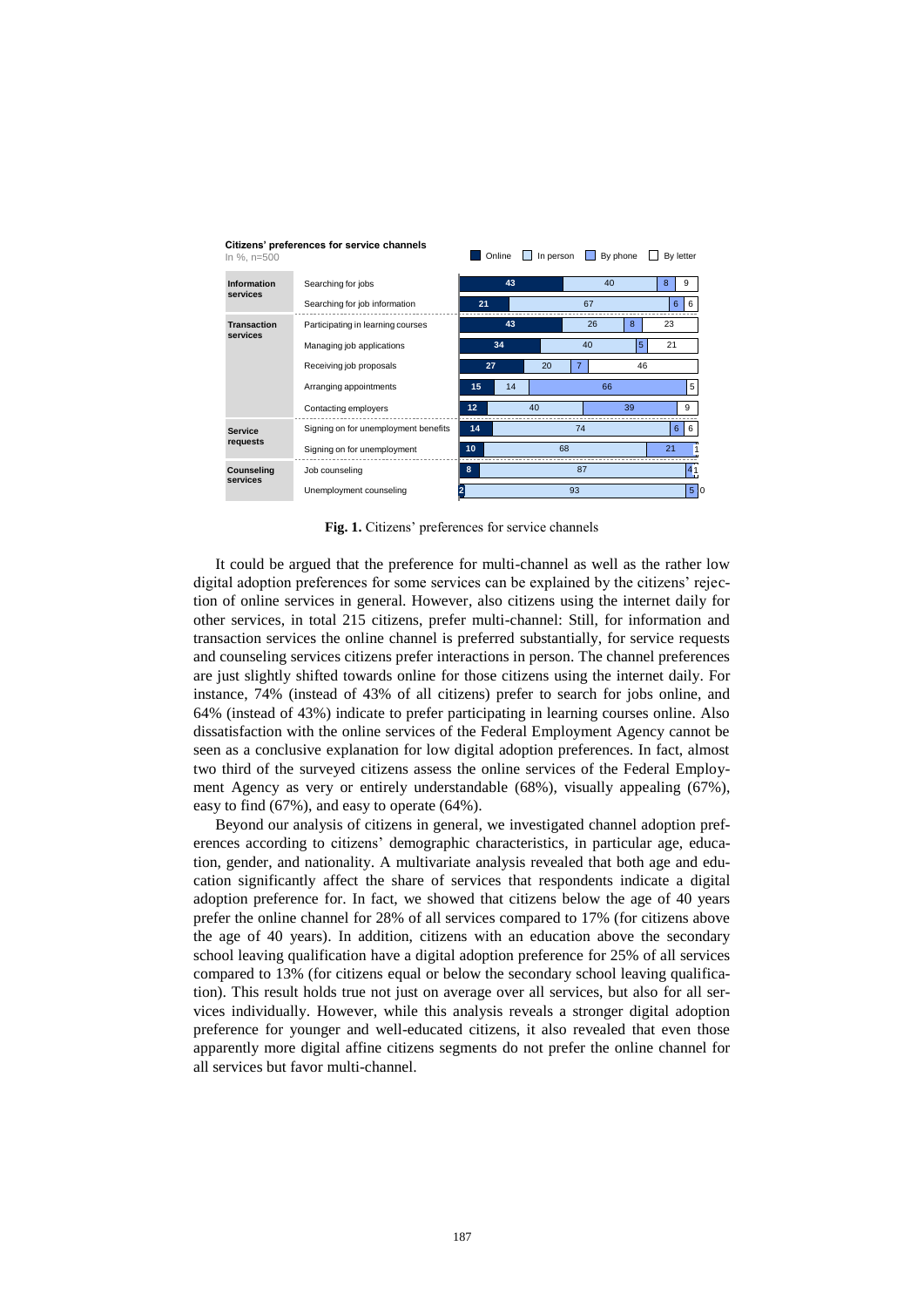Thus, to sum up, all our results indicate that citizens deliberately ask for a multichannel offering, preferring subjective suitable channels for different services rather than preferring the online channel for any service.

#### **4.2 Business Users' Preferences**

For the 500 business users we surveyed, we compare channel preferences between five different services from receiving candidate proposals to requesting services for employees.

Thereby, our results reveal an overall preference for multi-channel. In fact, for different services, business users have different channel adoption preferences. This holds true for all services in both service categories examined. For instance, for requesting services for employees, 10% of business users prefer online, 25% an interaction in person, 51% by phone and 14% by letter (cf. Figure 2). Additionally, we investigated how business users' channel adoption preferences for one service correlate with their adoption preferences for another service. All relationships were found to be significant, but not very strong. In fact, Cramer's V varied between 0.179 (receiving candidate proposals and requesting services for employees) and 0.419 (registering open job positions and arranging appointments). This provides additional evidence for multichannel: business users do not prefer one channel for all services, but rather select a specific channel for each service.



**Fig. 2.** Business users' preferences for service channels

Analyzing business users' adoption preferences in more detail, we find digital preferences across all services, however varying substantially. Online preferences range from 10% for requesting services for employees (for instance for requesting [short-time](http://www.dict.cc/englisch-deutsch/short-time.html) [working](http://www.dict.cc/englisch-deutsch/working.html) [benefits](http://www.dict.cc/englisch-deutsch/benefit.html) for employees) to 34% for receiving candidate proposals. Our results reveal that the online channel is preferred more for transaction services (receiving candidate proposals, registering open job positions, contacting job candidates, arranging appointments) than for service requests (requesting services for employees): For instance, for receiving candidate proposals 34% of the surveyed business users indicate online preferences, for registering open job positions at least 19% do, while for service requests the digital adoption preference accounts solely for 10% (requesting services for employees). Within transaction services, administrative services like contacting job candidates and arranging appointments have a lower online adoption preference with 16% respectively 11% than the other transaction services.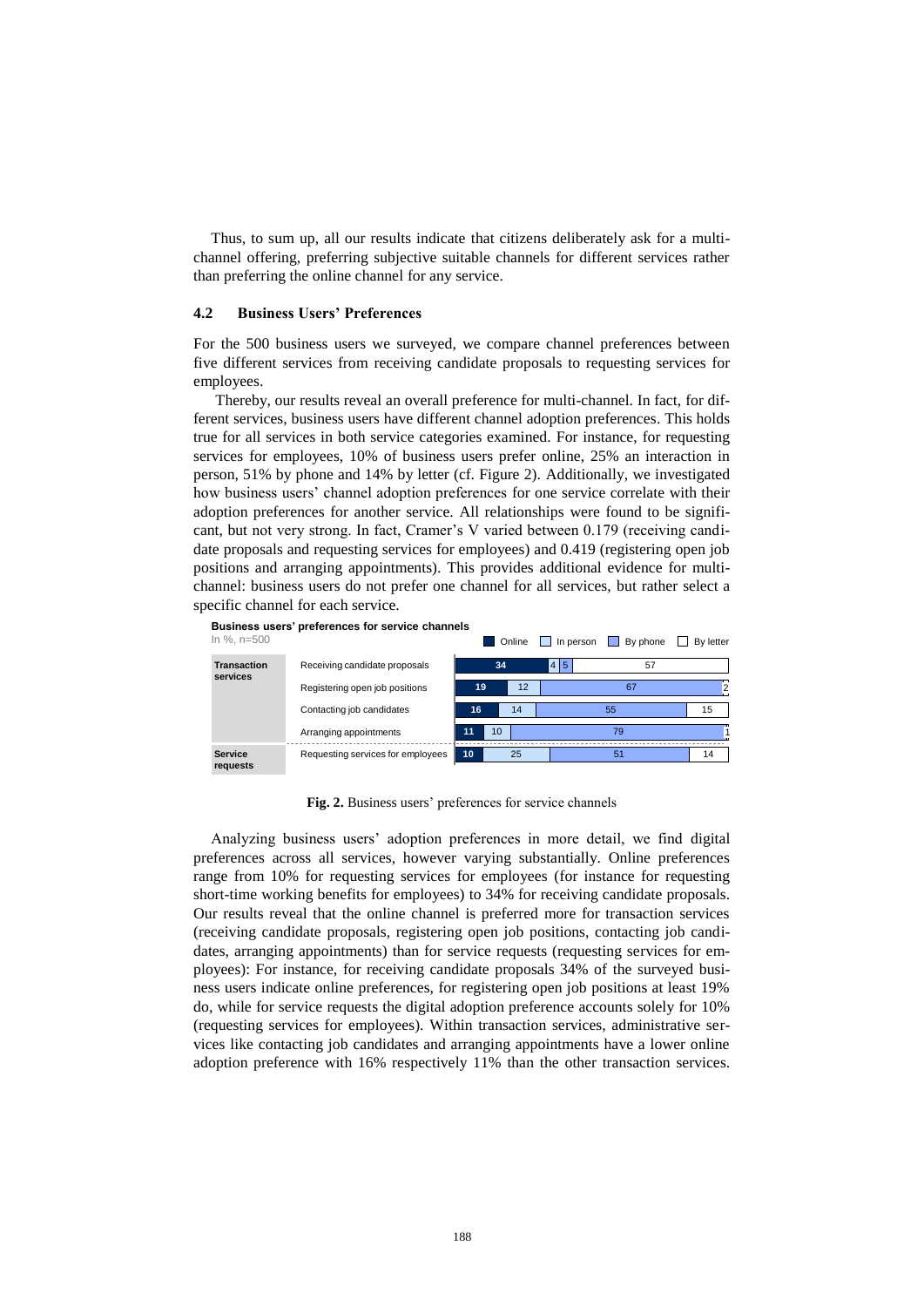Overall, across all services (except receiving candidate proposals), business users strongly prefer the interaction by phone (ranging from 51% to 79%). For receiving candidate proposals, by letter is the preferred channel with 57%. The least preferred channel, when taking an average across all services, is the interaction with the German Federal Employment Agency in person.

Thus, similar to our results on citizens, we see a strong preference of business users for a multi-channel offering rather than an online preference for any service. Both business users and citizens deliberately choose subjective suitable channels for different services.



**Fig. 3.** Business users' preferences for online channels segmented by company size

In addition to business users in general, we analyzed differences in the digital adoption preferences between small companies (<100 employees) and medium-tolarge companies (>100 employees) as well as between different industries. Our results reveal that across all services, medium-to-large companies have a stronger preference for online services than small companies. For registering open job positions and arranging appointments the preference for the online channel is almost three times as high for medium-to-large companies (42% respectively 23%) than for small companies (15% respectively 8%). However, also for medium-to-large companies, online is just one channel amongst others. At most, 42% of the surveyed business users prefer the online channel for one service (registering open job positions). Figure 3 illustrates the results. Furthermore, we found that companies from handcraft have a significantly lower online preference (on average 11%) than companies from other industries (on average 18%). On the other hand, companies from trade (on average 23%) and the public sector (on average 29%) have a significantly stronger online preference.<sup>1</sup> For the other industries no significant differences could be observed.

 $\overline{\phantom{a}}$ 

<sup>1</sup> For handcraft the difference is significant at a 1% significance level, for trade at a 10% significance level and for the public sector at a 5% significance level.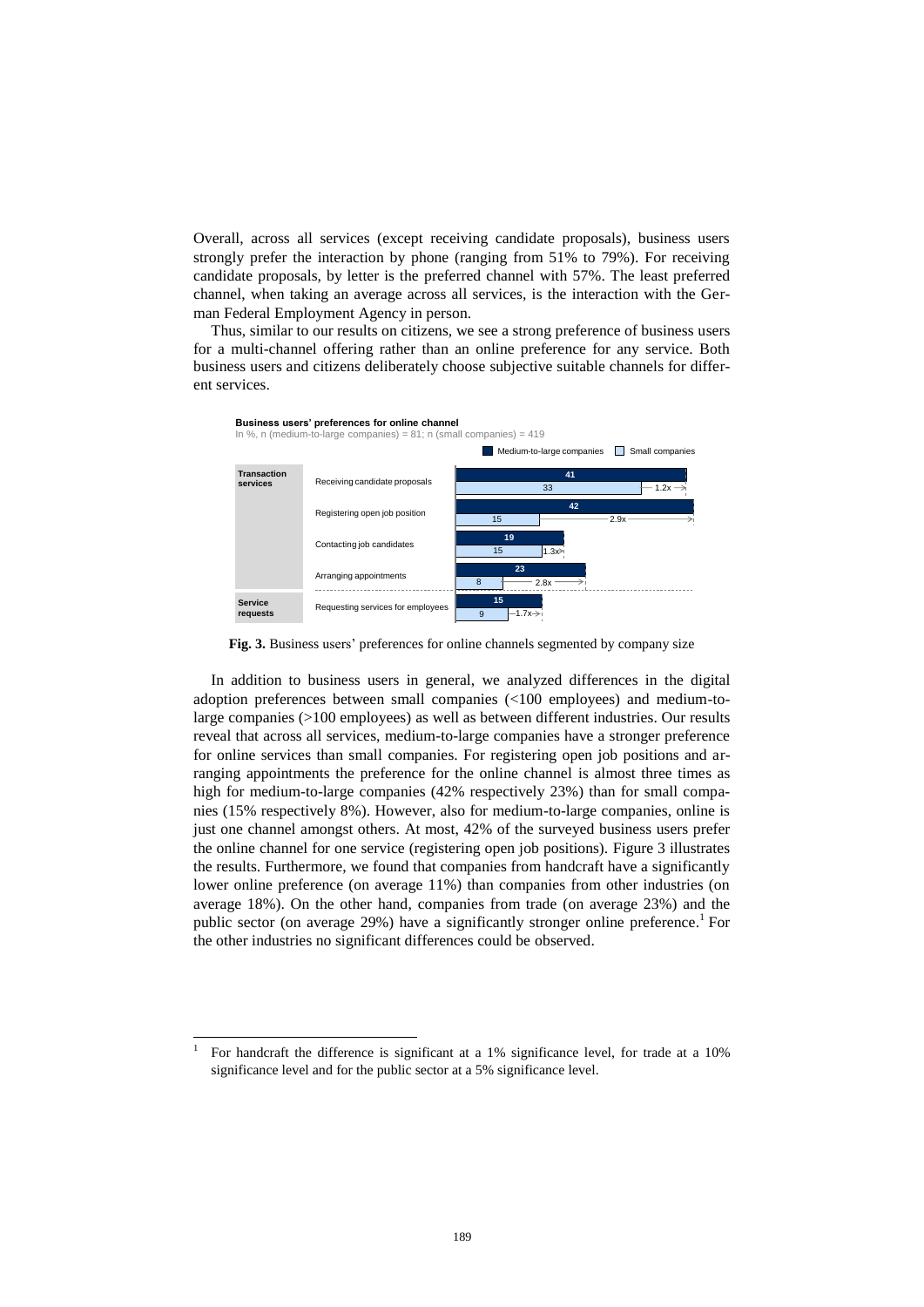## **5 Discussion, Limitations, and Future Research**

In this section we critically discuss the results of our survey, point out limitations and respective topics for future research.

#### **5.1 Discussion of the Results**

Our results reveal that both citizens and business users prefer multi-channel when interacting with public sector organizations like the German Federal Employment Agency. Citizens thereby prefer the online channel predominantly for those services, where they see distinctive advantages (adoption benefits) (cf., [14], [16]). In particular, this holds true for most information services, i.e. for those services citizens want to gather and receive information or data without need for further discussion. In contrast, when citizens need individualized advice, as it is the case for counseling services and service requests, they prefer to interact with the German Federal Employment Agency in person. These findings are in line with former studies identifying that the perceived usefulness of e-services determines the intention to use these services [15], [32], [34-36]. Additionally, we could show that also different citizen segments (classified by education and age) have multi-channel preferences. Although younger and better-educated citizens show stronger online adoption preferences (compared to older and less educated citizens), they do not prefer the online channel for all services. Nevertheless, we believe that it is important for organizations to pay special attention on different citizen groups when designing channel strategies.

For G2B relationships we made similar observations as for G2C relationships. Business users also show a strong preference for a multi-channel offering rather than an online preference for any service (cf., [20]). Nevertheless, we find online preference across all services, however varying substantially from 10% for requesting services for employees (service request) to 34% for receiving candidate proposals (transaction service). In contrast to citizens, who generally prefer contact in person, business users strongly prefer contact by phone for almost all services.

In addition to our findings on business users in general, we found differences regarding the adoption behavior of small and medium-to-large companies as well as companies from different industries. In fact, the preference for online services is larger for medium-to-large companies than for small ones. This might be explained by the fact that the frequency of interaction increases with company size (scaling effects). Furthermore, smaller companies might operate more "hands on", preferring pragmatic solutions like contacting the German Federal Employment Agency by phone. Moreover, companies from handcraft have a significantly lower digital adoption preference while companies from the trade and the public sector have a significantly stronger online preference. One explanation might for instance be the general internet affinity of industries (handcraft vs. trade). Thus, similar to the case of citizens, organizations have to consider business user characteristics when designing channel strategies to prevent an exclusion of subgroups.

To sum up, our results reveal that it is important for public sector organizations to offer and further develop e-services. However, e-services should be seen as supple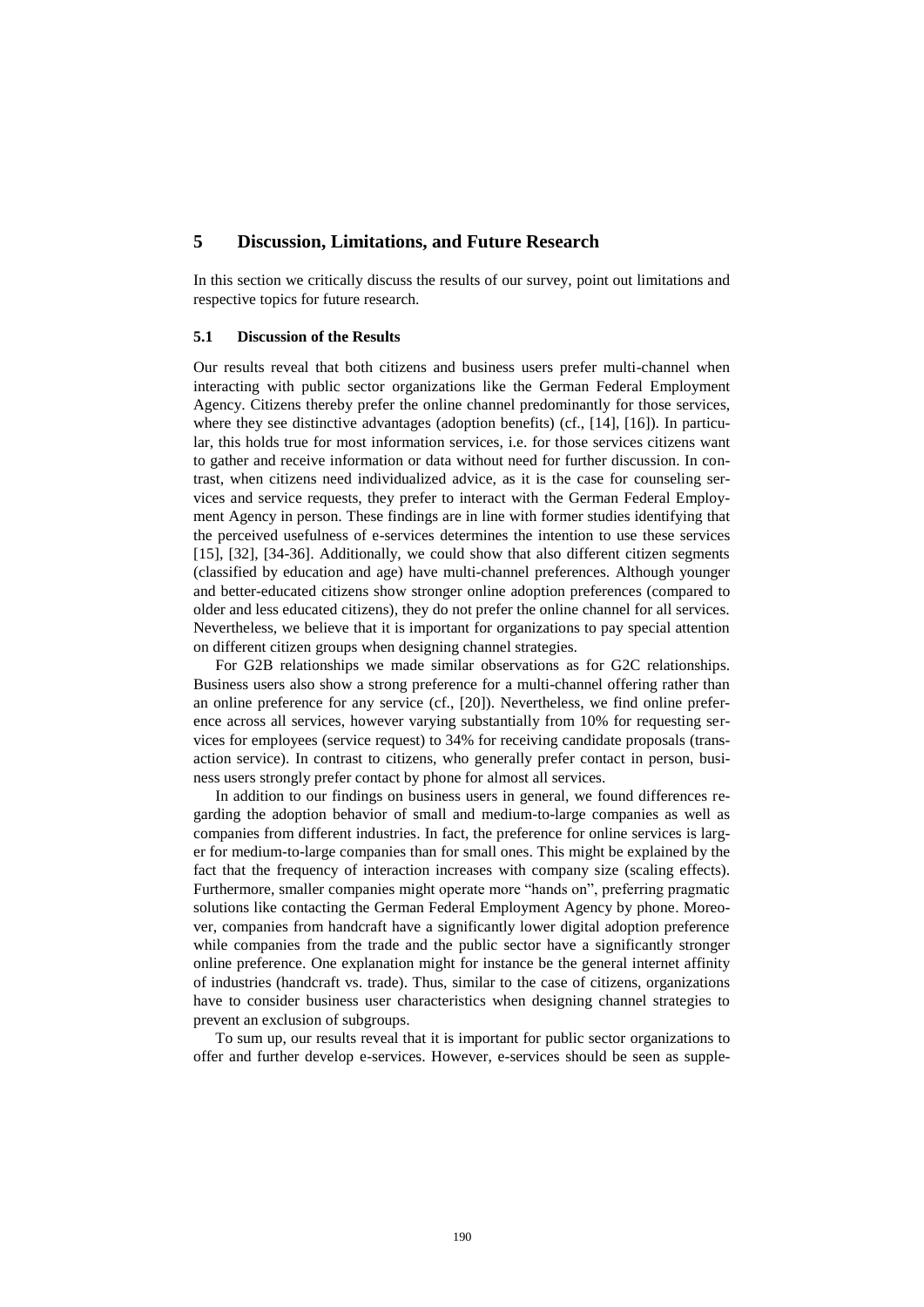ments to existing offline services. Moreover, different channel strategies for distinct services and user groups should be defined. Particularly information and transaction services, for which users already predominantly prefer the online channel and have low adoption barriers, should be digitalized. In contrast, multi-channel solutions should be provided for service requests and counseling services, for which users have divergent preferences. In particular for counseling services with citizens seeking individualized advice, an interaction in person will remain of great importance. At the same time however, organizations have to continue improving their online offerings in order to reduce prejudices of users and further promoting online solutions. This particularly holds true for service requests like signing on for unemployment benefits or signing on for unemployment, for which users might overestimate the complexity of the processes and consequently prefer offline channels until now.

#### **5.2 Limitations and Future Research**

Despite the contributions of this article, our results have to be seen in the light of some limitations. First, we only conducted a single case study in one country. However, the German Federal Employment Agency is one of the largest public sector institutions in Europe. Thus, we can assume that our results have certain significance. Nevertheless, future research should consider further cases, for example, in other (European) countries, to validate our results or find evidence such as for cultural differences regarding e-government adoption preferences (cf., [16]). Second, we only conducted a static analysis of user preferences. A comparison with data on actual usage rates could further validate the findings of this article. Finally, future research should also evaluate multi-channel offerings considering economic effects. Although our survey indicates that users prefer to choose suitable channels themselves, when developing a multi-channel strategy it might not be reasonable, from an economic point of view, to provide all channels for all services. Thus future research should evaluate implementation strategies and consequences for different categories of services, like information, transaction, or counseling services.

## **6 Conclusion**

Will everything end up being digital in the future? With e-government as a means to electronically deliver government services to citizens and businesses, the digital world has entered governments and public sector institutions. In this case study we investigated the preferences of citizens and business users for adopting different public services such as information, transaction, counseling services, and service requests online and via offline channels (i.e., in person, by phone, and by letter). We conducted representative surveys of  $n = 500$  unemployed citizens and  $n = 500$  companies from different sectors across Germany, inquiring about their channel preferences with regards to different services of the German Federal Employment Agency.

Our findings indicate for both citizens and business users preferences for a multichannel offering, thus an offering that provides users the option to consciously choose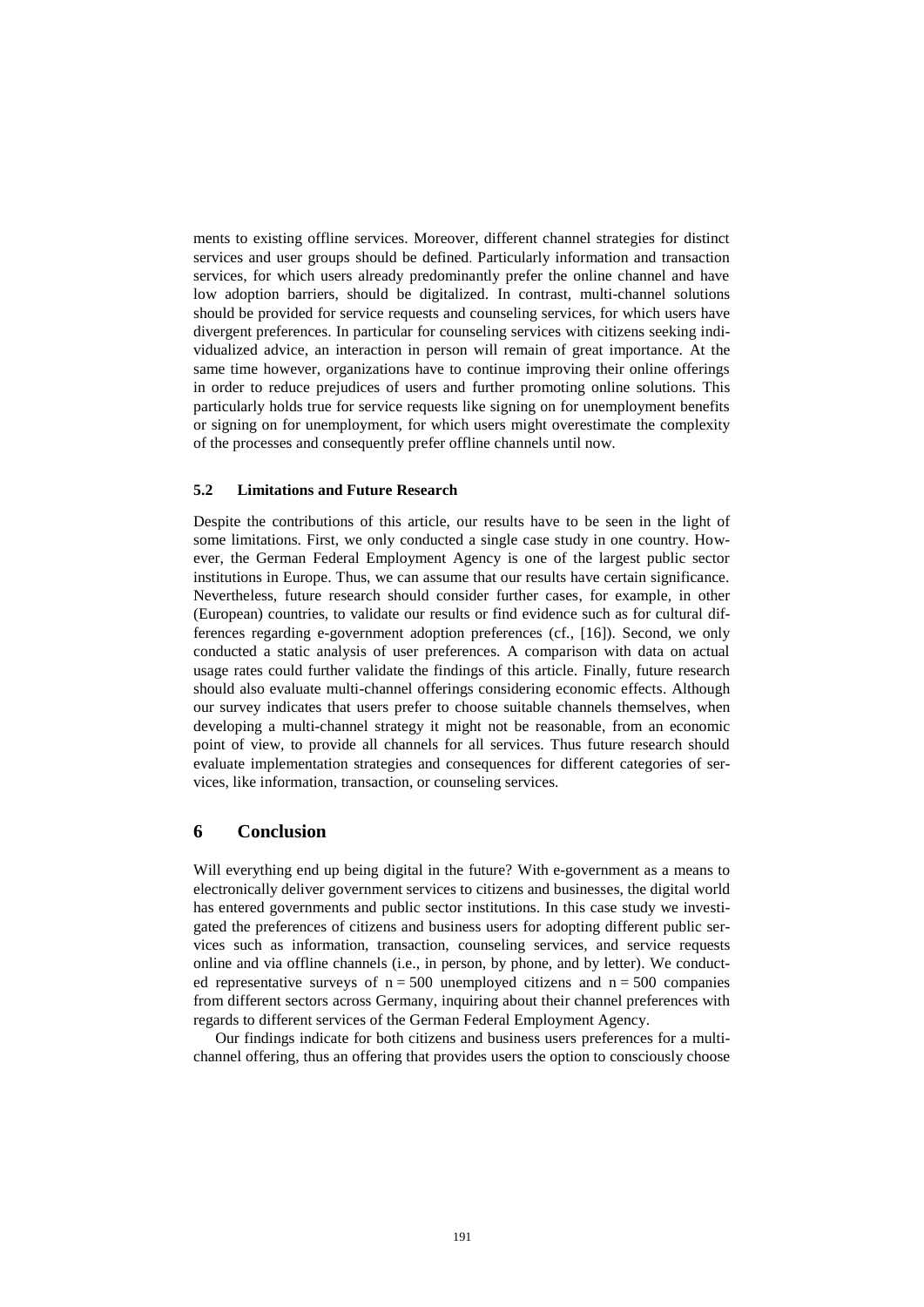a subjective suitable channel for services by themselves. Citizens and business users thereby prefer the online channel predominantly for information and transaction services. With respect to citizens, we could show that age and education determine digital adoption preferences. In addition, for G2B relationships we observed a difference in the digital adoption preferences between companies of different industries as well as between small and medium-to-large companies. Latter have a stronger preference for online services than small companies, which presumably can be explained by scaling effects. Thus, both from a citizen and business user perspective, online services should be seen as supplements rather than substitutes. A mere replacement of offline services through online services without creating a distinct advantage of the online channel is not sufficient and expedient. To build up a proper multi-channel offering, public sector organizations need to identify different channel strategies for distinct services and user groups. Service offerings should particularly digitalize in information and transaction services for which users already predominantly prefer the online channel and have low adoption barriers. In contrast, multi-channel solutions should be provided for more sophisticated services. At the same time, public sector organizations need to continuously improve their online offerings and further promote online solutions for services that are until now overestimated in their complexity by citizens and business users.

#### **Acknowledgement**

We gratefully acknowledge the funding we received from the Dr. Theo and Friedl Schöller Research Center for Business and Society at the University of Erlangen-Nuremberg, Germany.

### **References**

- 1. Heidemann, J., Muschter, S., Rauch, C.: How To Increase Public E-Services Usage In Governments – A Case Study Of The German Federal Employment Agency. In Proceedings of the 21<sup>st</sup> European Conference on Information Systems, Utrecht, Netherlands (2013)
- 2. United Nations: E-Government Survey 2012, [http://unpan1.un.org/intradoc/groups/public/](http://unpan1.un.org/intradoc/groups/public/%20documents/un/unpan048065.pdf)  [documents/un/unpan048065.pdf.](http://unpan1.un.org/intradoc/groups/public/%20documents/un/unpan048065.pdf) (Accessed: 15.07.2014)
- 3. Lee, S.M., Tan, X., Trimi, S.: Current practices of leading e-government countries*.* Communications of the ACM, 48:10, 99-104 (2005)
- 4. Moon, M.J. and Norris, D.F.: Does managerial orientation matter? The adoption of reinventing government and e-government at the municipal level. Information Systems Journal, 15:1, 43-60 (2005)
- 5. Patel, H. Jacobson, D.: Factors Influencing Citizen Adoption of E-Government: A Review and Critical Assessment. In Proceedings of the 16<sup>st</sup> European Conference on Information Systems, Galway, Ireland (2008)
- 6. Asgarkhani, M.: The Effectiveness of e-Service in Local Government: A Case Study. The Electronic Journal of e-Government, 3:4, 157-166 (2005)
- 7. Hiller, J., Bélanger, F.: Privacy Strategies for Electronic Government. E-Government Services. Arlington, VA (2001)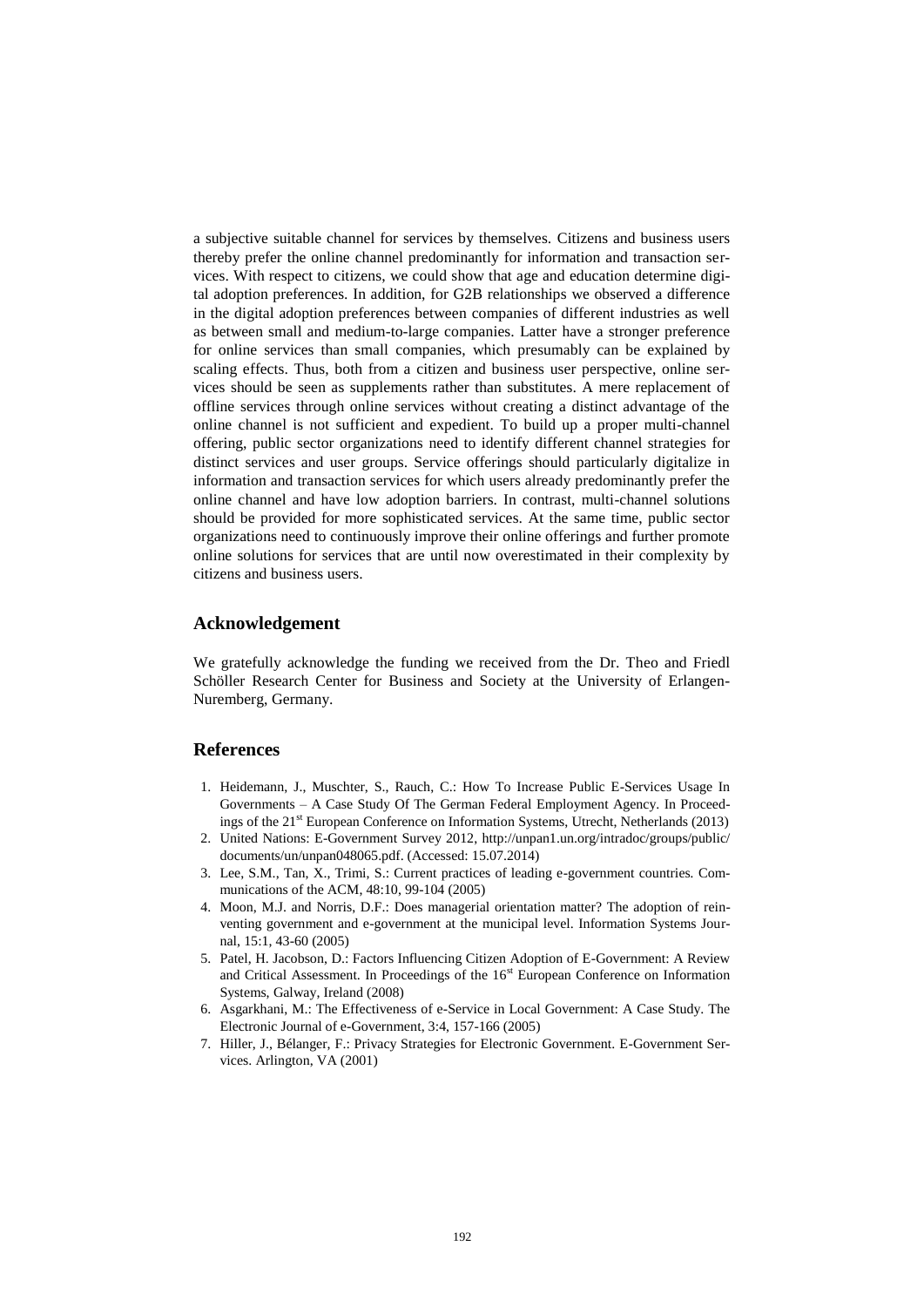- 8. Reddick, C.G.: A two-stage model of e-government growth: Theories and empirical evidence from U.S. cities. Government Information Quarterly, 21:1, 51-64 (2004)
- 9. Reddick, C.G.: Citizen interaction with e-government: From the Streets to servers? Government Information Quarterly 22:1, 38-57 (2005)
- 10. Moon, M.J.: The evolution of e-government among municipalities: Rhetoric or reality? Public Administration Review, 62:4, 424-433 (2002)
- 11. Edmiston, K.D.: State and local e-government: Prospects and challenges. American Review of Public Administration, 33:1, 20-45 (2002)
- 12. Holden, S.H., Norris, D.F., Fletcher, P.D.: Electronic government at the local level: Progress to date and future issues. Public Performance & Management Review, 26:4, 325-344 (2003)
- 13. Hahamis, P. Iles, J., Healy, M.: e-Government in Greece: bridging the gap between need and reality. Electronic Journal of e-Government, 3:4, 185-192 (2005)
- 14. Gilbert, D., Balestrini, P., Littleboy, D.: Barriers and benefits in the adoption of egovernment. International Journal of Public Sector Management, 17: 4, 286-301 (2004)
- 15. Horst, M., Kuttschreuter, M., Gutteling, J.M.: Perceived usefulness, personal experiences, risk perception and trust as determinants of adoption of e-government services in The Netherlands. Computers in Human Behavior, 23:4, 1838-1852 (2007)
- 16. Carter, L., Weerakkody, V.: E-government adoption: A cultural comparison. [Information](http://link.springer.com/journal/10796)  [Systems Frontiers,](http://link.springer.com/journal/10796) [10: 4, 473-482](http://link.springer.com/journal/10796/10/4/page/1) (2008)
- 17. Bélanger, F., Carter, L.: Trust and risk in e-government adoption. The Journal of Strategic Information Systems, 17: 2, 165-176 (2008)
- 18. Shareef, M.A., Kumar, V., Kumar, U., Dwivedi, Y.K.: e-Government Adoption Model (GAM): Differing service maturity levels. Government Information Quarterly, 28:1, 17-35 (2011)
- 19. Barth, M., Veit, D.: Electronic service delivery in the public sector: Understanding the variance of citizens' resistance. In Proceedings of the 44th Hawaii International Conference on System Sciences, Kauai, USA (2011)
- 20. Adeshara, P., Juric, R., Kuljis, J., Paul, R.: A Survey of Acceptance of e-Government Services in the UK. Journal of Computing and Information Technology 12:2, 143-150 (2004)
- 21. Lee, J., Kim, J.J., Ahn, M.J.: The willingness of e-Government service adoption by business users: The role of offline service quality and trust in technology. Government Information Quarterly, 28:2, 222-230 (2011)
- 22. Yildiz, M.: E-government research: Reviewing the literature, limitations, and ways forward. Government Information Quarterly, 24:3, 646-665 (2007)
- 23. Layne, K., Lee, J.: Developing fully functional E-government: A four stage model. Government Information Quarterly, 18: 2, 122-136 (2001)
- 24. Gichoya, D.: Factors Affecting the Successful Implementation of ICT Projects in Government. The Electronic Journal of e-Government, 3:4, 175-184 (2005)
- 25. Janssen, M., van Veenstra, A.F.: Stages of Growth in e-Government: An Architectural Approach. The Electronic Journal of e-Government, 3:4, 193-200 (2005)
- 26. Ebrahim, Z., Irani, Z.: E-government adoption: architecture and barriers. Business Process Management Journal, 11:5, 589-611 (2005)
- 27. Affisco, J.F., Soliman, K.S.: E-government: a strategic operations management framework for service delivery. Business Process Management Journal, 12:1, 13-21 (2006)
- 28. Rogers, E.M.: Diffusion of innovations. The Free Press, New York (1983)
- 29. Davis, F.D., Bagozzi, R.P., Warshaw, P.R.: [User Acceptance of Computer Technology: A](http://pubsonline.informs.org/doi/abs/10.1287/mnsc.35.8.982)  [Comparison of Two Theoretical Models.](http://pubsonline.informs.org/doi/abs/10.1287/mnsc.35.8.982) Management Science, 35:8, 982-1003 (1989)